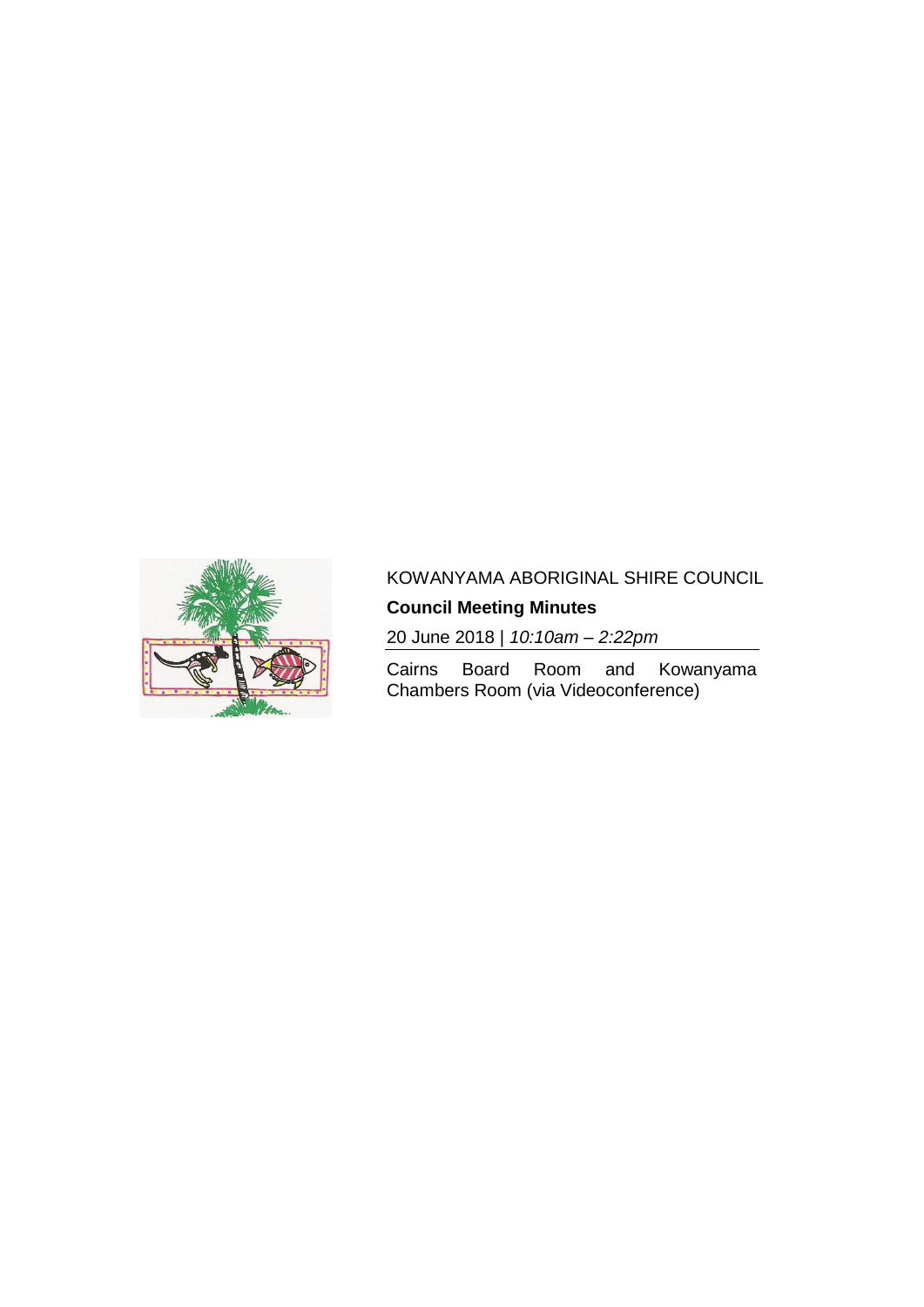## **Present:**

## **Councillors**

Mayor Michael Yam (Chair) Deputy Mayor Territa Dick Cr Aaron Teddy Cr Wendy Wust Cr John Fry

## **Executive**

Fabian Williams *Chief Executive Officer (CEO)* Katherine Wiggins Christine Delaney *Executive Manager of Human Resources (EMHR) Michelle Vick Executive Manager Community Services (EMCS) Tom Corrie Executive Manager Infrastructure, Works and Projects (EMIWP)*

## **Guests**

Nil

# **Apologies**

*Executive Manager Governance & Operations (EMGO) & Acting Executive Manager Finance (AEMF)*

# **1) Welcome & Apologies**

The Mayor welcomed Councillors to the meeting.

## **2) Updates to Councillor Register of Interest or Related Parties**

CEO's partner Julieanne to assist with new Library Project.

## **3) Minutes from Previous Council Meetings**

**a)**

| <b>RESOLUTION - Minutes</b> | Moved Cr Fry, |
|-----------------------------|---------------|
|-----------------------------|---------------|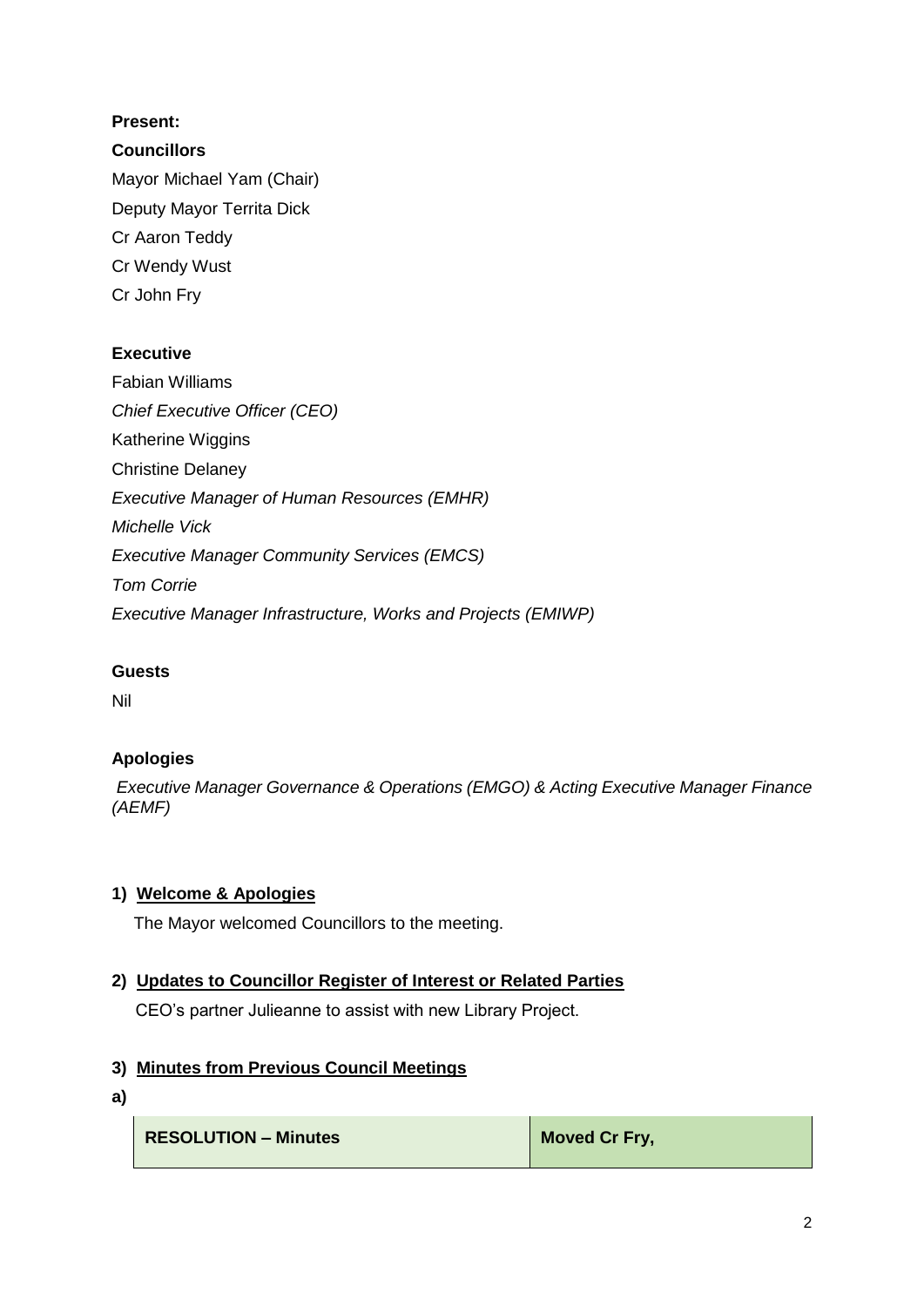| <b>Minutes for May 2018 Council Meeting</b>      | <b>Seconded Deputy Mayor Dick</b> |
|--------------------------------------------------|-----------------------------------|
| That the minutes of the May 2018 Council meeting | <b>MOTION CARRIED,</b>            |
| be adopted as true and accurate.                 | All in favour                     |

**b)** 

| <b>RESOLUTION – Minutes</b>                         | <b>Moved Cr Teddy,</b>            |
|-----------------------------------------------------|-----------------------------------|
| <b>Minutes for Special May 2018 Council Meeting</b> | <b>Seconded Deputy Mayor Dick</b> |
| That the minutes of the Special May 2018 Council    | <b>MOTION CARRIED,</b>            |
| meeting be adopted as true and accurate.            | All in favour                     |

## **4) Action Items from last Executive Meeting**

CEO presented Ms. Wiggins' EMGO overview of the Action Items from the last Council meeting.

#### **5) Departmental Updates**

#### **a) CEO Update**

Mr. Williams CEO presented an update:

#### **Overview**

It has been a challenging year in regards to cost and performance of enterprises. The CEO has assigned a BI Manager to facilitate special projects to identify root cause and action plans. Lean Methodology is being introduced to our operations. We will focus on non-value added tasks and eliminate waste to standardise our operations and develop clear processes for our operations. This will assist with the reduction of administration through council enterprises.

#### **Waterpark for Kowanyama Children**

It was great to have Minister Ryan here for the Green fleet/Telstra tree planting day. Minister Ryan Donated a water slide for the Kowanyama state school in response to a letter sent him from the Kowanyama state school year 3 class.

Thank you Minister Ryan

#### **Green Fleet/Telstra Project**

The day finally arrived for the Kowanyama tree planting day and I must say it was a terrific day that went smoothly. A big thankyou to Green Fleet/Telstra, Kowanyama State School, Rise, Cleanaway, and community volunteers for the great support to make it a very successful day. The farm is really taking shape and looks amazing.

Council still has further works to complete however we are already turning our focus to stage two of the Market Garden,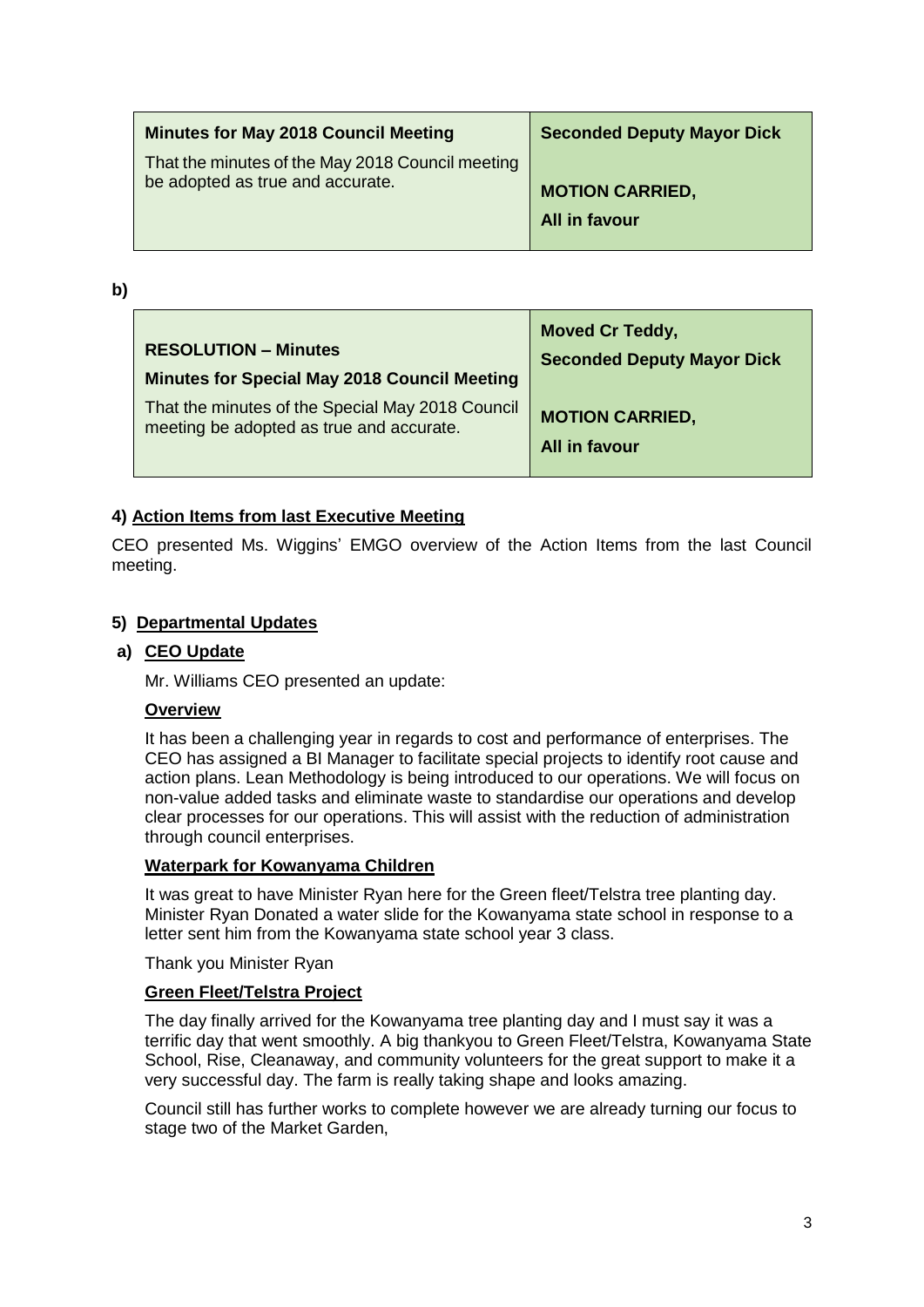The CEO has developed a plan with probation parole to allow community to pay off spurs debts by working with council in the gardens. Council has a supervisor to support the project

Well done team on a job well done

## **Work for Queensland**

After delays due to cyclone Nora works for Queensland projects are to continue. Council looks forward to delivering many exciting projects to community.

We will continue to focus on the current round of works due for completion before shifting our focus to the next round including the airport terminal, wellbeing centre

#### **Mens Shed**

Kowanyama Aboriginal Shire Council will be looking to identify programs to be facilitated from the Mens shed. Preventative programs will be the focus and led by a coordinator. Funding will be available in the near future to kick start proceedings.

### **Road Works**

I am still waiting on news regarding TIDS funding for 18/19. The focus is to have works from the prior year completed by June 30. I see no issues with the work being completed by the end of financial year. Topsy creek Tender has been awarded to R&K Civil. Work will commence on the Topsy project at the start of July with a completion date of October.

### **Action Item**

CEO to contact R+K about who to contact for job enquiries.

## **ACTION ITEM**

CEO to look at polo shirts for Council Team. Harry Daphney requested to design.

## **b) Finance**

CEO presented the monthly Finance report for the month of May 2018 on behalf of Ms Wiggins.

Key points from the report are as follows:

- The 17/18 year to date original budgeted (expected) net income was \$30,346,900
- The 17/18 year to date revised budgeted (expected) net income was \$25,258,203
- The 17/18 year to date actual net income is \$22,845,963
- The 17/18 year to date original budgeted (expected) expenditure was \$29,652,751
- The 17/18 year to date revised budgeted (expected) expenditure was \$26,757,609
- The 17/18 year to date actual expenditure is \$21,743,348

Our interim net result is a \$295,823 profit, which is \$351,956 variance ahead of the original budget and a \$2,608,722 variance ahead of the revised budget.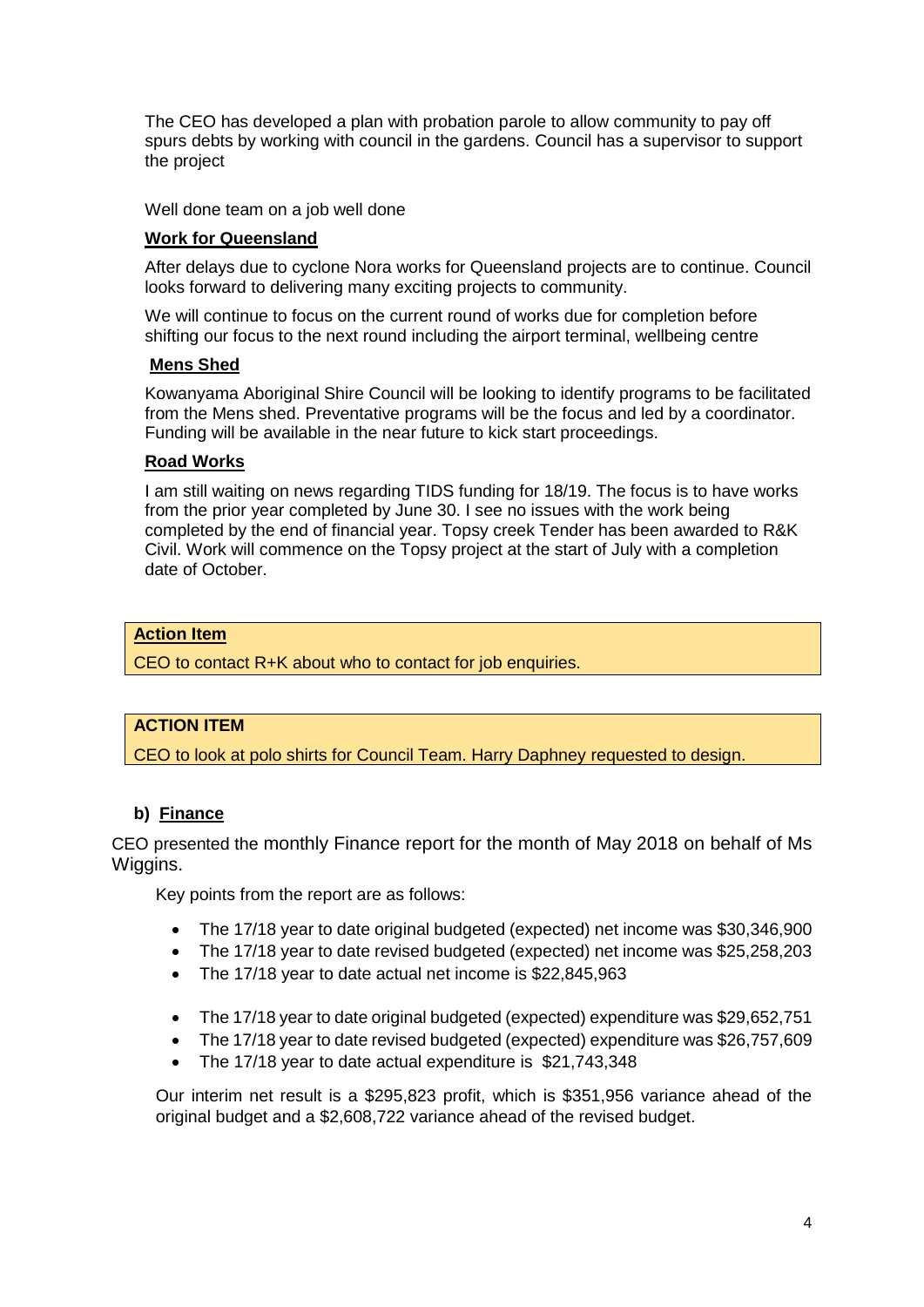## **c) Governance & Operations**

CEO presented Ms. Wiggins', EMGO, monthly update:

## **2018-2019 Budget and Operational Plan**

We are currently drafting the 2018-2019 Budget and Operational Plan. The budget needs to be endorsed by 1 August 2018 and Councillors need to receive the budget 2 weeks before endorsement for their review. It is suggested that the budget presentation is provided to Councilors on the week of the  $2^{nd}$  July, the Council Meeting occurs on 18<sup>th</sup> July and a special council meeting takes place on 19<sup>th</sup> July to endorse the budget. It is proposed that the ordinary and special council meetings take place in Cairns.

### **Audit and Risk Committee**

The Audit and Risk Committee was held on 21 May 2018. Minutes are being presented in Closed Business today.

### **Advocacy**

#### **Health**

The Social and Emotional Well Being collaborative is a group made from Council, Queensland Health, Royal Flying Doctors Service (RFDS), DATSIP and other health partners. The intention of the collaborative is to create a "one-stop-shop" for community members to access health care.

The Social and Emotional Well Being collaborative met on 11 June and endorsed the implementation plan. It has been agreed that Council will lease the entire lot 203 to Apunipima, including the old RFDS building, and that Apunipima will sublet rooms to the other health partners. Apunipima will be responsible for the upgrade of that building. This collaborative project is the first of its kind in the Cape and is receiving positive attention from Federal and State Government departments.

#### **Housing**

Correspondence has been sent to the Minister for Housing to clarify house sale prices methodology and Katter Lease entitlements**.**

#### Local Economy

We are currently working with DATSIP and Rise to develop a plan to improve the support for local business in Kowanyama.

#### **Telecommunications**

4G is now live in Kowanyama however we are still waiting on Telstra to fulfil an order for Council to utilize the service. We will continue to liaise with them to ensure completion of the works.

#### **d) Infrastructure Works & Projects**

Mr. Corrie, EMIWP, presented an update:

#### **Executive Summary**

Has been a busy month with a number of projects commencing with external contractors mobilizing to commence works. Completions on the Contractors camp (1 x 5 bed and 1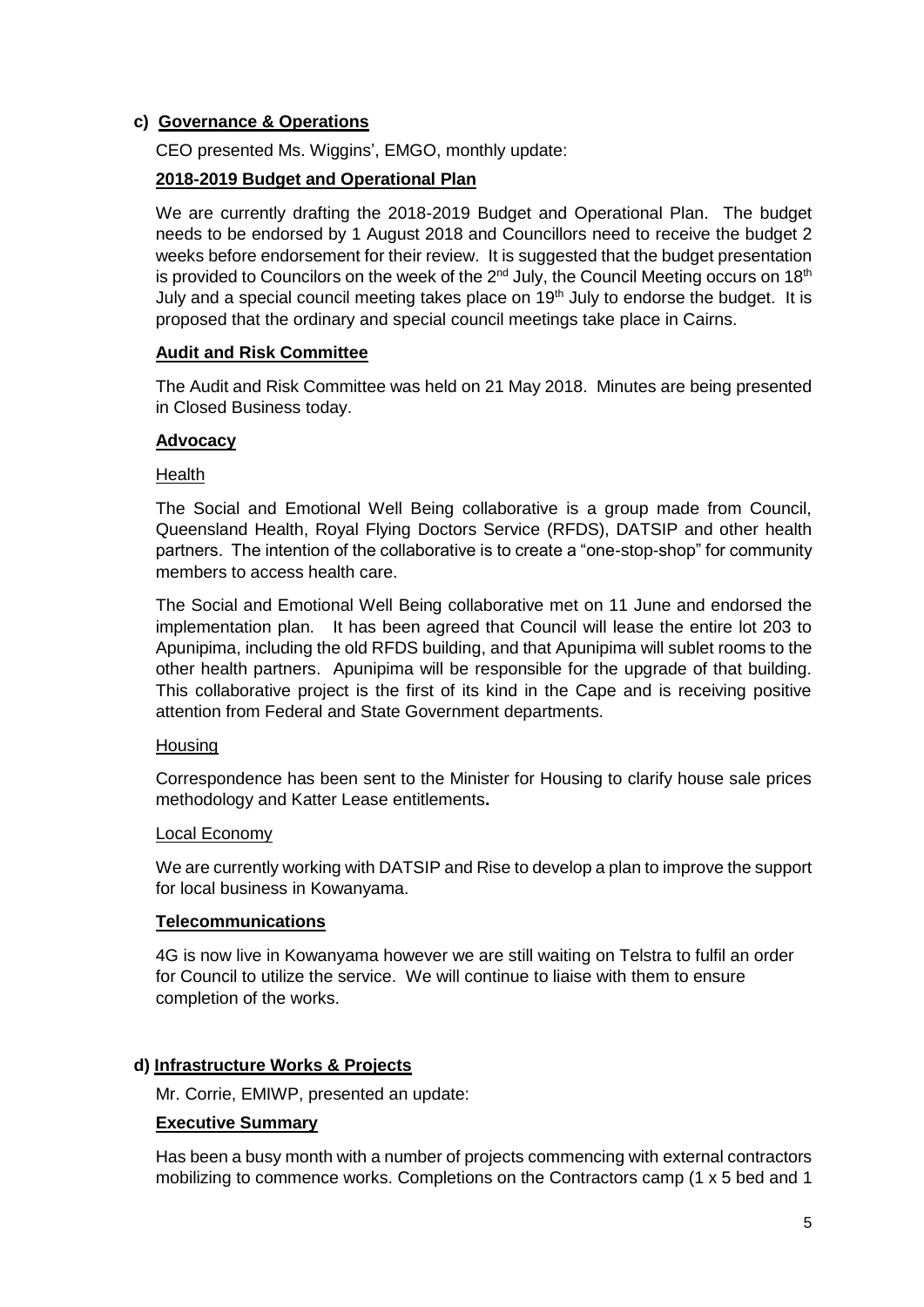x 2 bed) dongas completed and ready for occupancy. Preparations for the planning of the 18/19 R&M and Upgrades works commences this week. The restructure of Workshop commences as well this week.

## **Key Details**

#### *Contractors Camp*

Completion of the 2 unoccupied dongas has been successful, Morgan has leased those dongas to external contractors. We will commence assessing other units within the camp to meet the need of external contractors attending community for a number of differing works.

#### *Building and Construction*

The Building Team will be meeting this week to commence planning for the 18/19 R&M and Upgrade program of works. Preliminary program of works has 22 Upgrades from July 1, 2018 to be completed, a number of external contractors have been approached to provide tradesman to undertake the responsive maintenance works throughout the 18/19 financial year.

#### *External Contractors*

Wren Constructions have mobilized and are present in community for a number of concreting and other projects.

Outback Electrics continues with their fulltime presence in community undertaking electrical works.

Bartos Painters and construction also continue fulltime presence in community undertaking construction and painting works.

R&K will be mobilising in the very near future to commence the Topsy Barge Landing Project.

Richardsons Construction are in community preparing the QLD Health build of their accommodation units.

#### *Workshop*

I will be working with the workshop Manager and team to address the issues at the workshop. Our first role will be to clean the site and identify what is repairable and beyond repair to clear the workshop and surrounds. We will have a better picture of the tools and equipment that are serviceable in the workshop by the end of this week.

## **ACTION ITEM**

EMIWP – Bush tucker plants to be put into pool area with naming for children to learn.

#### **ACTION ITEM**

EMIWP – Post office disability access needs to be addressed.

#### **e) Community Services**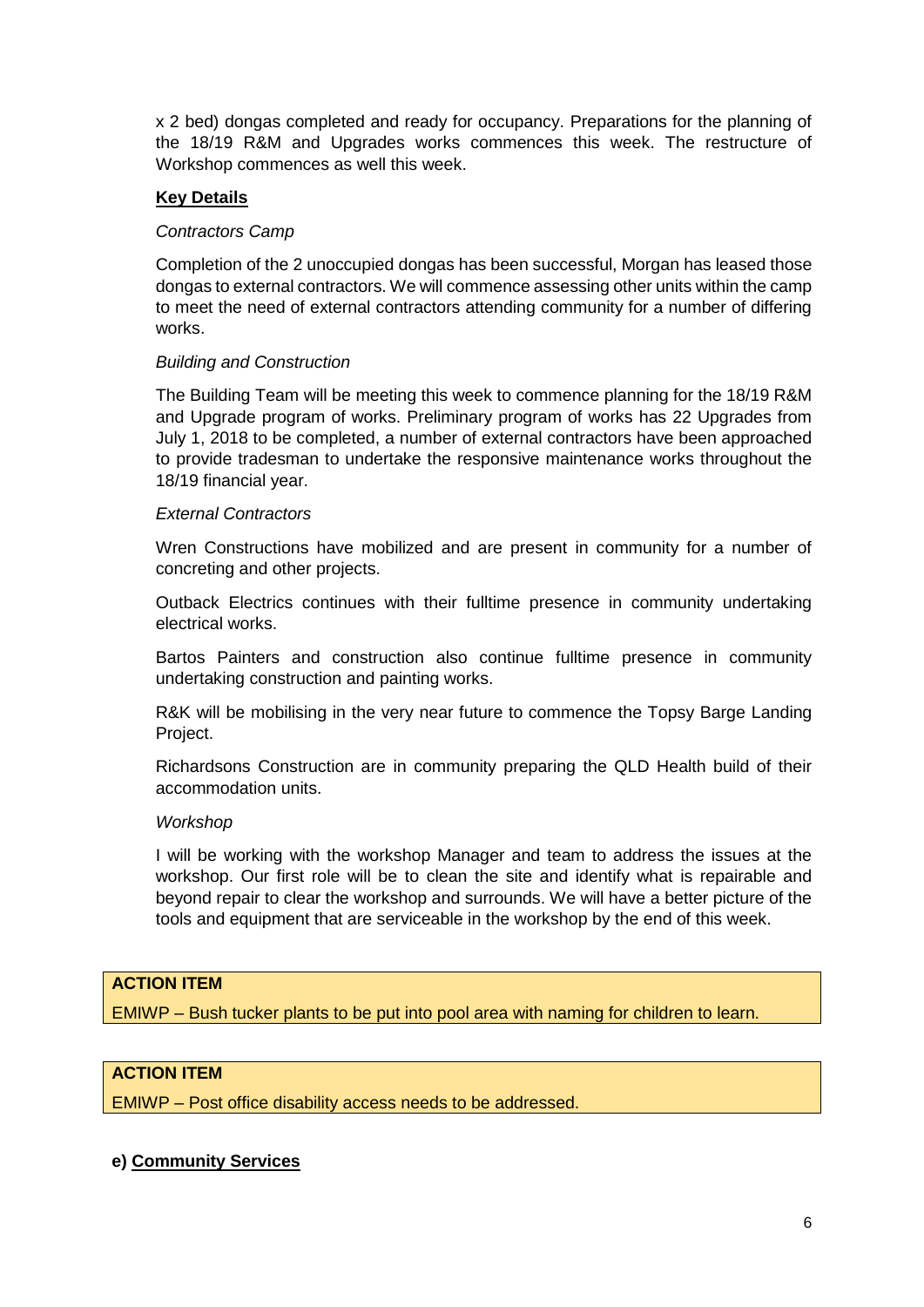Ms. Vick, EMCS, presented an update:

## **Overview**

The past four weeks have seen movement towards filling management roles that have previously been vacant which will allow me to spend more time equally across services in the coming months. Due to the appointment of a new Aged Care Manager I will be able to step away in a couple of months.

### **Aged Care**

We have successfully recruited an experienced Aged Care Manager with an excellent skillset. Shelina Bartlett has more than 14 years Aged Care Experience and is to commence in approximately four weeks' time.

We have provided the Australian Aged Care Quality Agency with an updated Plan for continuous Improvement with current targets being met. We have been advised by Susan Turner (AACQA) that they have rescheduled another visit for mid-August 2018.

Correspondence has been received from Miss Elsy Brammesan from the Health Grants and Network Compliance Centre in Regard to the Notice of non-Compliance. Stating "Having considered your submissions dated 14 March 2018, I am satisfied that you have proposed appropriate actions to remedy the non-compliance"

QLD Health has undertaken an onsite inspection of Aged Care and we await recommendations to commence improvements

Unfortunately we have been unsuccessful in recruiting an applicant for the mentor/cook position for the MOW and food safety program at this time. We have re-advertised and continue to look for a suitable candidate due to the importance of this role and as it is very instrumental and meeting compliance requirements.

#### **RIBS**

Funding of \$10000 is being considered for upgrade of radio station space to expand into the Centrelink area.

#### **Centrelink**

Enquiries have been made with team Leader at department of Human Services 'Pam Deemal' to consider the relocation of the service to being beside Council where staff can be better supported in their role. We await her response.

#### **Playgroup**

All is well in this area. No updates from previous meeting due to due to Coordinator leave.

#### **Women's Shelter**

Coordinator's leave means that there have been no recent updates provided, however I can report that upon visiting the centre Staff have made excellent improvements within the shelter and that the coordinator is providing excellent team building and mentoring to staff.

#### **Sport and Recreation**

We have been fortunate in gaining the services of an outstanding candidate Kevin Bell for the interim position of Manager of Sports, Recreation and Youth Engagement. Planning is underway to reinvigorate programs on offer through the MPC Center. Discussions have been had with Department of Prime Minister and Cabinet and State Minister Ryan to introduce a Youth Engagement Officer into this space. We are hoping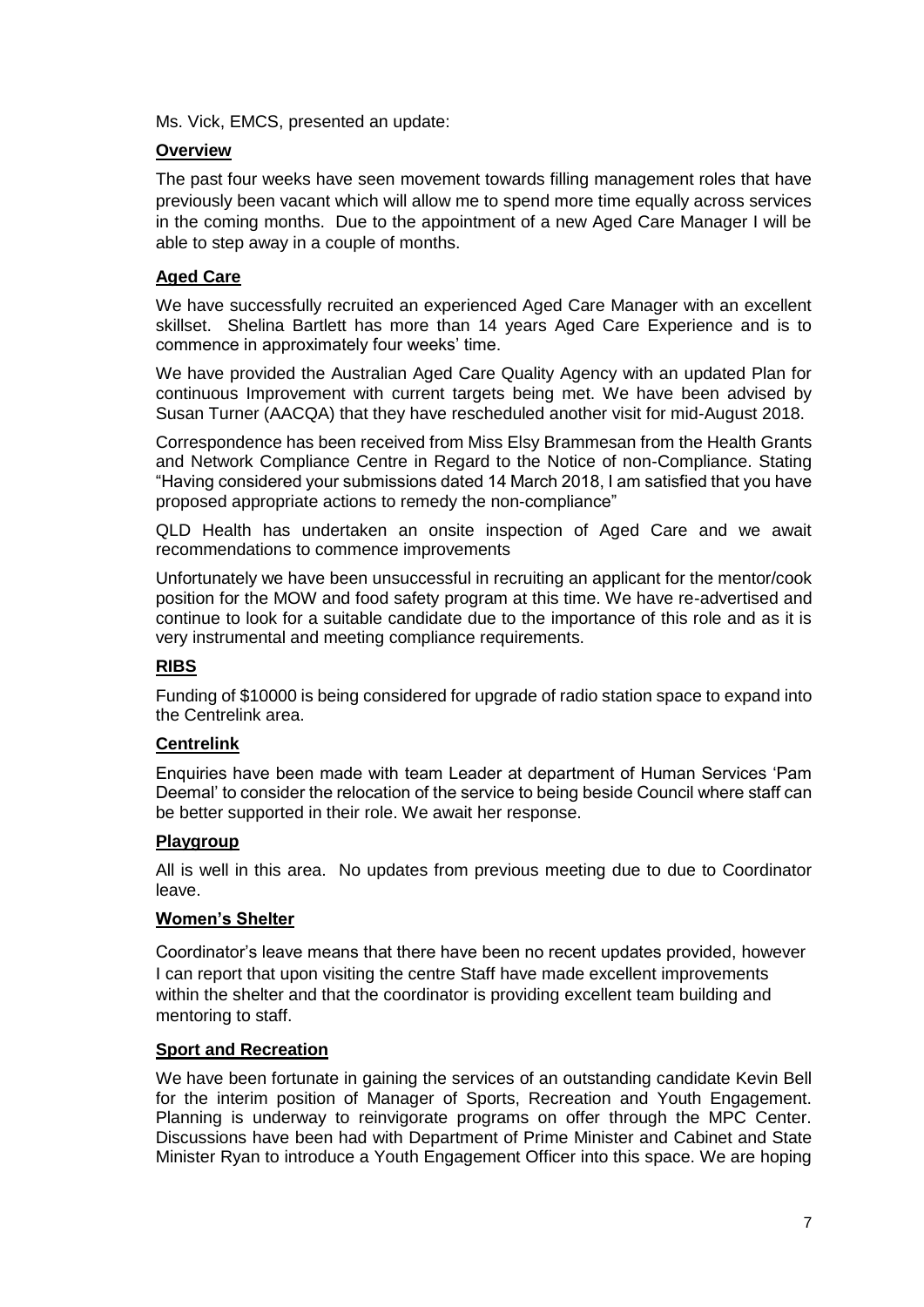to establish a position that focuses on Careers counselling, goal setting and the reengagement of disengaged youth.

### **Post Office**

A meeting was held with the Post Office Manager to discuss restructuring the business. Collectively we will research appropriate merchandise and improvements to current services. This is an exciting opportunity to move the Post Office into mainstream services.

#### **Disaster Management Coordination**

On the 12<sup>th</sup> of June a Debriefing for Tropical Cyclone Nora was held in Cairns. CEO (via tele-link) and EMCS (in person) attended. The Kowanyama community was praised for its resilience in the face of natural disaster. It was noted that the community came together well in both preparations and recovery efforts. Well done to all.

#### **f) Human Resources**

Ms. Delaney, EMHR, presented an update:

#### **Executive Summary**

Staff numbers: 118

Current advertised Vacancies: 5

Current Workers Compensation Claims: NIL

#### **Key Details**

- Current vacancies:
	- o Workshop Manager
	- o Accounts Receivable
	- o Community Police
	- o Aged Care Food Services Mentor (*funded position*)
	- o Aged Care Administration (*funded position*)
- Appointments:
	- o Environmental Health Worker Samuel Hudson (*transfer*)
	- o Water Treatment Officer (PT) Delvene Bernard (*transfer*)
	- o Receptionist/Cleaner Pansy Daniel (*transfer*)
	- o Cleaner (Accommodation) Josephine Gregory (*successful uptake from RISE MOU*)
	- o Interim Sports, Recreation and Youth Engagement Manager Kevin Bell
	- o Parks and Gardens Coordinator Gary Vick
	- o Carpenter *letter of offer sent*
	- o Executive Manager Finance *letter of offer sent*
	- o Aged Care Services Manager *letter of offer sent*
- Training:
	- o Mosquito Management June 218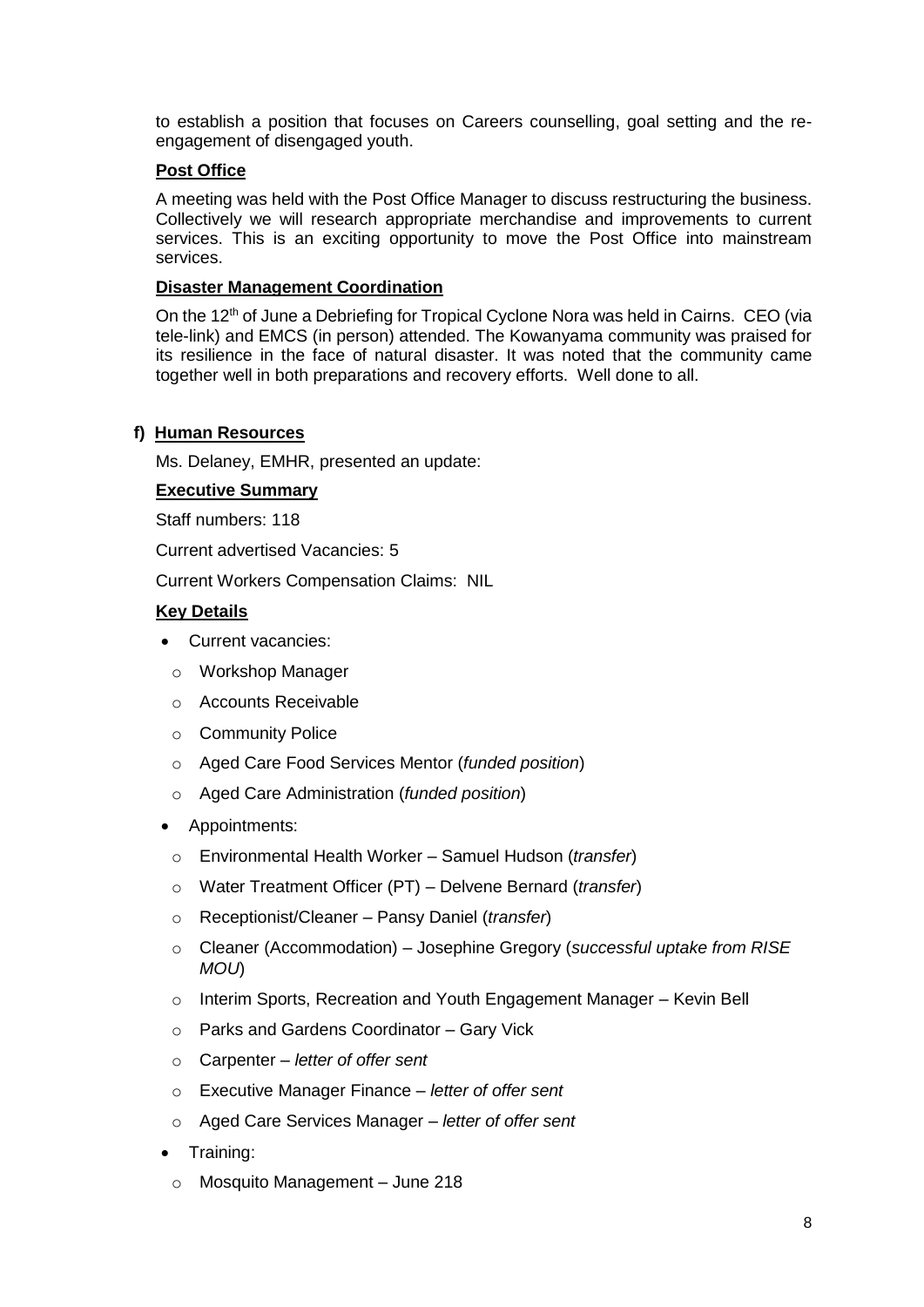- o First block of Carpentry apprenticeship completed June 2018
- Staffing:
- o Current staffing numbers by Department (*vacant positions in brackets)*

| <b>Executive</b>          |    | <b>Airport</b>                                       | 3              |
|---------------------------|----|------------------------------------------------------|----------------|
| Kowanyama Admin           | 8  | <b>Batching Plant</b>                                | (1)            |
| <b>Cairns Admin</b>       |    | <b>Post Office</b>                                   | $\overline{2}$ |
| <b>Building Services</b>  | 10 | <b>Accommodation</b>                                 | 7              |
| <b>Parks And Roads</b>    | 3  | <b>Radio Station</b>                                 | $\overline{2}$ |
| <b>Centrelink</b>         |    | <b>Women's Shelter</b>                               | 5              |
| <b>Community Police</b>   |    | <b>Child Care</b>                                    | 6              |
| <b>Electrical</b>         |    | <b>Multipurpose Centre</b>                           | 13             |
| <b>Essential Services</b> | 5  | <b>Aged Care Facility</b>                            | 15<br>(2)      |
| <b>Purchase Store</b>     | 4  | <b>Environmental</b><br><b>Health/Animal Control</b> | 2              |
| Workshop                  | 5  | <b>Land And Sea Office</b>                           |                |

## **6) Agenda Reports**

# **a) Code of Conduct**

CEO presented the Code of Conduct Review on behalf of Mw Wiggins, EMGO.

| <b>Moved Cr Wust</b>                           |
|------------------------------------------------|
| <b>Seconded Deputy Mayor Dick</b>              |
| <b>MOTION CARRIED,</b><br><b>All in Favour</b> |
|                                                |

# **7) Closed Business**

| <b>RESOLUTION - Closed Business</b><br><b>Move into Closed Business 12:35pm</b>                                                                 | <b>Moved Deputy Mayor Dick,</b><br><b>Seconded Cr Fry</b> |
|-------------------------------------------------------------------------------------------------------------------------------------------------|-----------------------------------------------------------|
| That in accordance with s275 of the Local<br>Government Regulation 2012 it is resolved for the<br>meeting to go into closed session to discuss: |                                                           |
| <b>Audit and Risk Committee Minutes</b><br>$\bullet$<br><b>Bad Debt Write Off Pearce Constructions</b><br>$\bullet$                             | <b>MOTION CARRIED,</b><br><b>All in Favour</b>            |